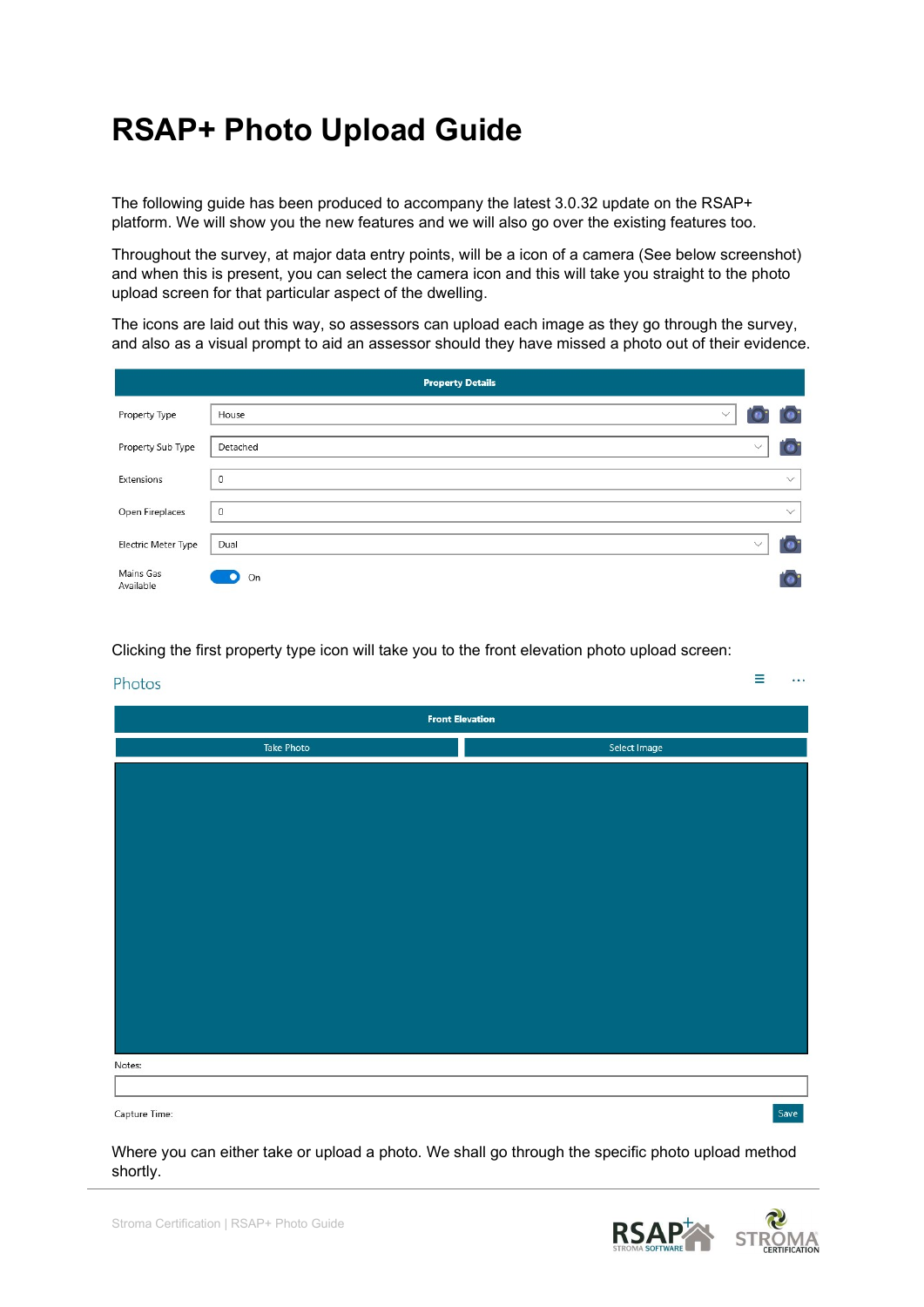This is the main landing screen for the photos section:

| RSAP+<br>Stroma No: STRO000000<br>Username: admin<br>App version 3.0.28<br><b>Working</b> Online | Photos                                   | $\times$<br>$\Box$<br>Ξ<br>$\cdots$ |
|--------------------------------------------------------------------------------------------------|------------------------------------------|-------------------------------------|
| Reference: Test<br>Local Not Saved<br>Different<br>Online                                        | <b>Photos</b>                            | PhotoGrid                           |
| <b>RDSAPID: 5024129</b><br>Lodged: Not Lodged<br><b>RRN:</b><br>Test<br>E<br>$\sqrt{7}$          | mandatory                                |                                     |
| 备<br><b>RdSAP Survey</b><br>×<br>Property Details<br>Age & Dimensions                            | Front elevation                          | io.                                 |
| Floor Construction<br>$\checkmark$<br>Wall Construction<br>$\checkmark$                          | Rear elevation                           | $\bullet$                           |
| Roof Construction<br>✔<br>Doors & Windows<br>$\checkmark$                                        | Wall Insulation Main Building            | $\bullet$                           |
| Renewable & Low Energy<br>✓<br><b>Heating Systems</b><br>$\checkmark$                            | Wall Thickness Main Building             | O.                                  |
| Water Systems<br>$\checkmark$<br>$\overline{\mathbf{v}}$<br>Special Features                     | Alternative Wall Thickness Main Building | <b>O</b>                            |
| Site Notes<br>$\checkmark$<br><b>Photos</b>                                                      | Roof Construction Main Building          | <b>O</b>                            |
| Sketch Floor Plans<br>e<br>Review                                                                |                                          |                                     |

The list is laid out in three sections.

Mandatory

This is a list of images which are defined in the scheme operating requirements as images which must be taken for every single EPC.

• Mandatory if selected

This is list of images of items which you may not find in every single property, such as a secondary heater, but if there is one present and you enter it, evidence must be taken.

Optional

This is a combination of items which are not too common in dwellings, and extra upload fields for assessors who like to cover every base with their photographic evidence.

The images can be uploaded in three different ways.

The first the individual image upload method, which is the method visible above – it has been shown below too. Click into the relevant photo field, and either select take photo or select image.

| Photos |
|--------|
|--------|

| <b>Wall Insulation Main Building</b> |              |  |  |  |  |  |
|--------------------------------------|--------------|--|--|--|--|--|
| <b>Take Photo</b>                    | Select Image |  |  |  |  |  |

Take photo will attempt to use your devices camera to take a picture of the relevant item. On your phones and tablet it will use the rear camera, and on your computer it will open the webcam! Once you are happy with the photo you can select the tick to indicate so, and this will upload the image. You must allow RSAP+ to use the camera on your device to take photos within the app.



 $\equiv$   $\cdots$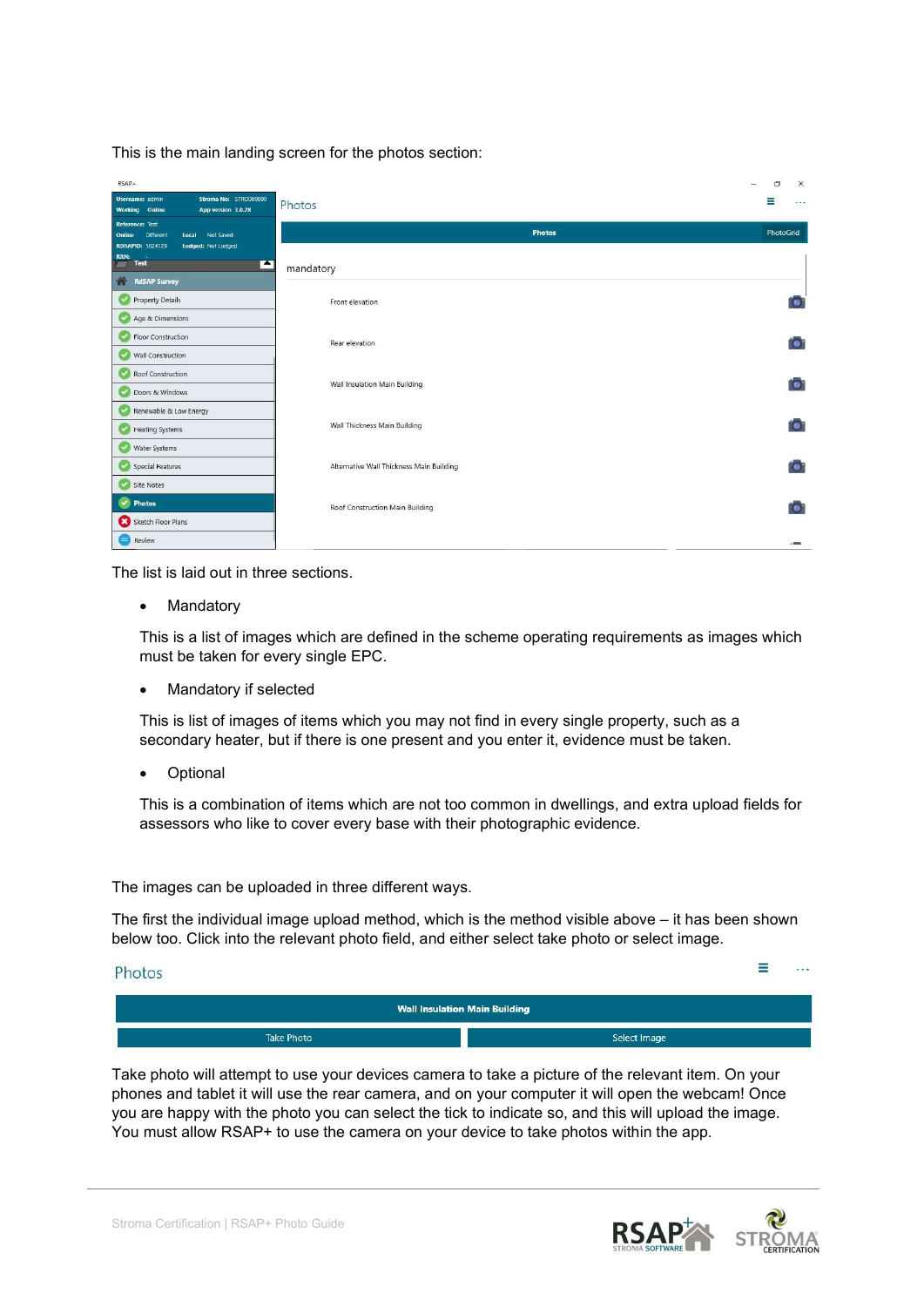Select image will allow you to browse the library on your computer or mobile device, how you would usually choose a file in other applications. Find the image, select open then it will upload the photo. Below is the file structure as opened when select image is chosen.

| Open                                    |                                                              |                       |              |    |                 | X         |
|-----------------------------------------|--------------------------------------------------------------|-----------------------|--------------|----|-----------------|-----------|
| ÷<br>个<br>→                             | $\blacktriangleright$ This PC $\blacktriangleright$ Pictures |                       | $\checkmark$ | Ö  | Search Pictures | $\varphi$ |
| Organise v                              | New folder                                                   |                       |              |    | $\Box$          | ◙<br>Щ    |
| ۸<br>Thi<br>$\mathbb{D}_{\mathbb{R}^n}$ |                                                              |                       |              |    |                 |           |
| 30                                      |                                                              |                       |              |    |                 |           |
| D                                       |                                                              |                       |              |    |                 |           |
| 图 D                                     |                                                              |                       |              |    |                 |           |
| $\downarrow$ D                          | Camera Roll                                                  | <b>Saved Pictures</b> |              |    |                 |           |
| N                                       |                                                              |                       |              |    |                 |           |
| $=$ Pi                                  |                                                              |                       |              |    |                 |           |
| N Vi                                    |                                                              |                       |              |    |                 |           |
| <b>にんの</b>                              |                                                              |                       |              |    |                 |           |
| $\mathbf{x}^{\mathsf{c}}$               |                                                              |                       |              |    |                 |           |
| $\mathbf{R}^{\mathbb{N}}$               |                                                              |                       |              |    |                 |           |
| $\mathbf{R}^0$                          |                                                              |                       |              |    |                 |           |
|                                         | File name:                                                   |                       |              | v. | All files       | €         |
|                                         |                                                              |                       |              |    | Open            | Cancel    |

The second photo upload method is the photogrid method. In the photo landing screen detailed above, at the top right hand corner you have a photogrid button. Simply click this to be greeted by the same set of photographs, but now in separate blocks and not as a list.

| <sup>2</sup> hotos |                                                                |               | $\cdots$  |
|--------------------|----------------------------------------------------------------|---------------|-----------|
|                    |                                                                | <b>Photos</b> | PhotoGrid |
| mandatory          |                                                                |               |           |
| RSAP+              | These blocks are listed by the above three photograph options. |               |           |
| Mandatory          | Mandatory if Selected                                          | Optional      |           |

You can select into each list, and all you have to do is simply drag your image from the desktop (or whichever folder you may have the images in) to the relevant block and this will upload the image.



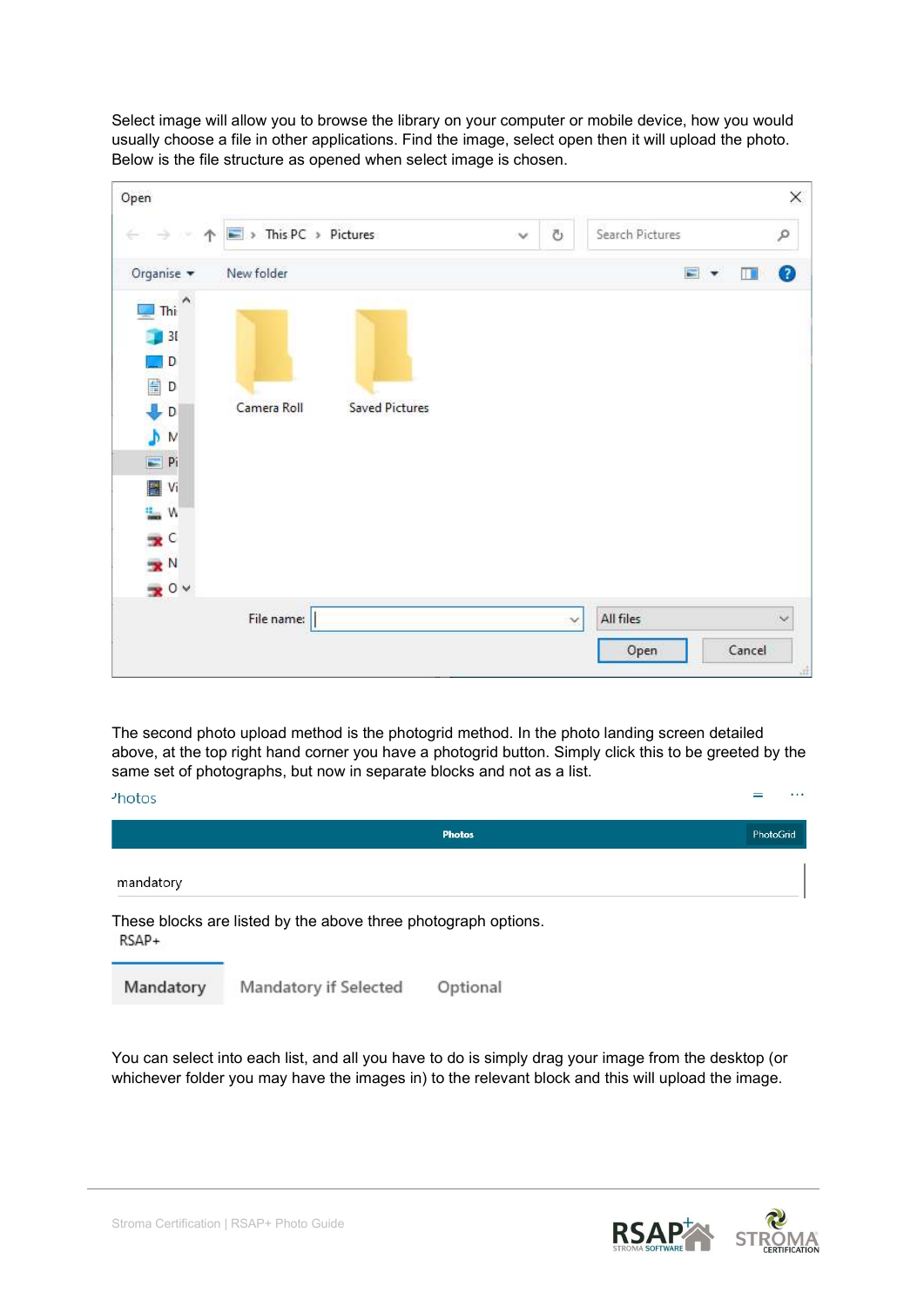| RSAP+                                          |                                          | σ<br>$\times$                   |
|------------------------------------------------|------------------------------------------|---------------------------------|
| Mandatory<br>Mandatory if Selected<br>Optional |                                          |                                 |
| 1000000000308K                                 | PRODUCED LINES                           |                                 |
| Front elevation                                | ш<br>Rear elevation                      | Wall Insulation Main Building   |
|                                                |                                          |                                 |
|                                                |                                          |                                 |
|                                                |                                          |                                 |
|                                                |                                          |                                 |
|                                                |                                          |                                 |
|                                                |                                          |                                 |
| <b>Wall Thickness Main Building</b>            | Alternative Wall Thickness Main Building | Roof Construction Main Building |

The third and final method of uploading images, is through the OSA15 link. Some of you may recall this from the original Silverlight software (the grey background software with the green icons across the top). This has always been present in this software, and to access it you would again have to go into the photo grid tab as above, and at the bottom right hand corner is the OSA15 button.



Selecting this opens up a folder which links directly into our servers. This survey has a unique and secure filepath. The folder opens up as below:

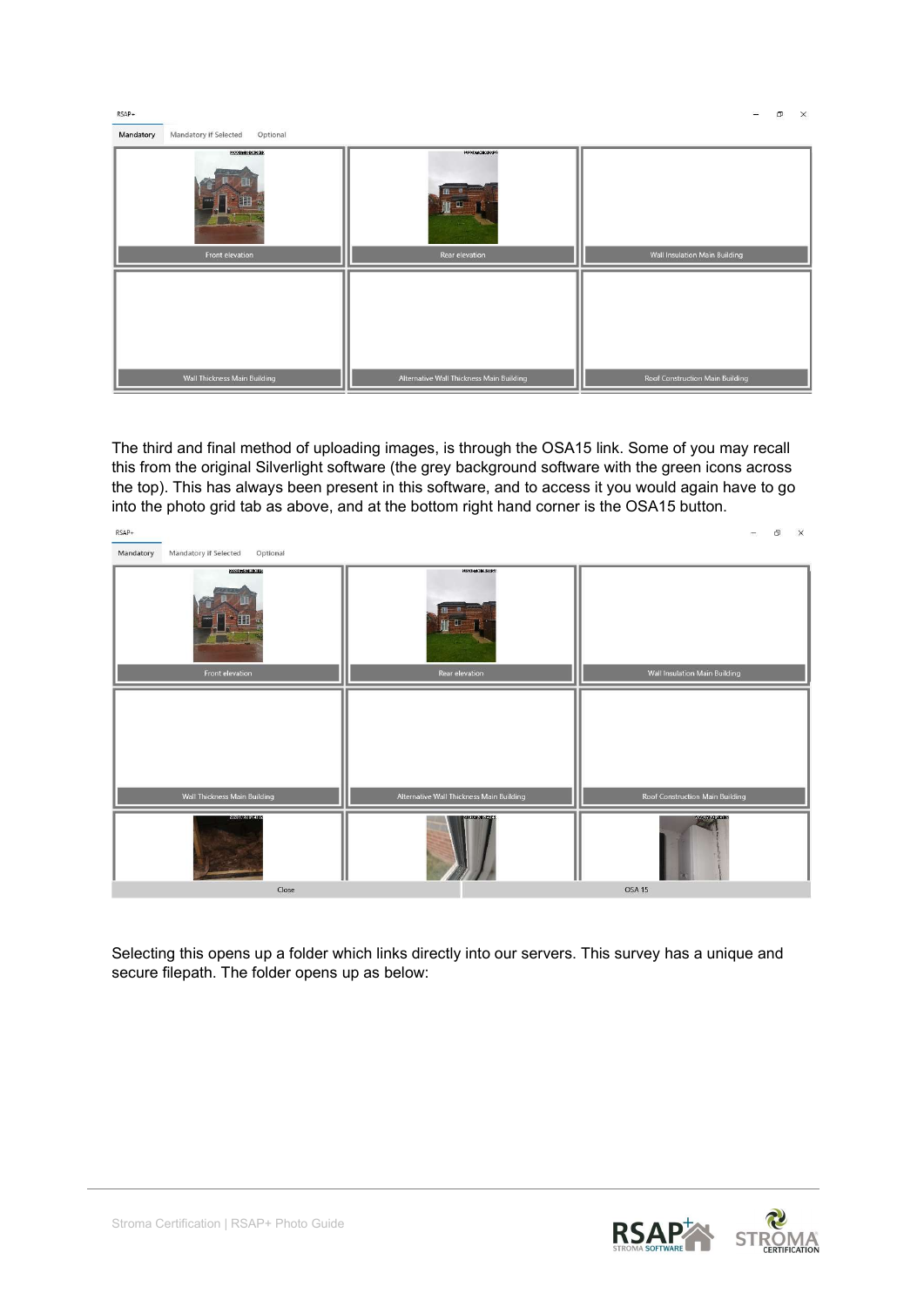| 5024129                            |                         |              |   | 22             | п | $\times$      |
|------------------------------------|-------------------------|--------------|---|----------------|---|---------------|
| $\leftarrow$ $\rightarrow$<br>- 16 | « Survey Ima  » 5024129 | $\checkmark$ | Ö | Search 5024129 |   |               |
| ٨<br>★ Q                           | Photos                  |              |   | Thumbs         |   |               |
| $\mathbb{Z}$<br>$\mathbf{J}$       |                         |              |   |                |   |               |
| 童<br>$=$ I,                        |                         |              |   |                |   |               |
| 2 items<br>1 item selected         |                         |              |   |                |   | 胆<br>$\equiv$ |

You can click into the Photos folder, and drag all your images and notes into there as one upload. This is probably the easiest and least time consuming method of uploading images.

Your folder will then be populated with images. If you use the individual upload, or photogrid, then the files will be renamed according to the field you uploaded them in. If you used OSA, they will retin the original filenames created by your device when these photos were taken.

| $\overline{\phantom{a}}$ Photos<br>Home                                 | View<br>Share                                                  |                                                    |                                                  |                               |                                       |                                        |                                                  |                              |              |   | $\Box$<br>-              | $\times$<br>$\sim$ 0 |
|-------------------------------------------------------------------------|----------------------------------------------------------------|----------------------------------------------------|--------------------------------------------------|-------------------------------|---------------------------------------|----------------------------------------|--------------------------------------------------|------------------------------|--------------|---|--------------------------|----------------------|
| ellon.<br>È<br>$\mathcal{R}$<br>Pin to Quick<br>Copy<br>Paste<br>access | of Cut<br>Me Copy path<br>Paste shortcut                       | ×<br>Move<br>Copy<br>$to -$<br>$to -$<br>$\bullet$ | $\blacksquare$<br>Delete Rename<br>New<br>folder | The New item<br>Easy access * | $\checkmark$<br>Properties<br>$\star$ | i <sub>+</sub> Open<br>Edit<br>History | Select all<br>BB Select none<br>Invert selection |                              |              |   |                          |                      |
| Clipboard                                                               |                                                                | Organise                                           |                                                  | New                           |                                       | Open                                   | Select                                           |                              |              |   |                          |                      |
| $\rightarrow$<br>$\leftarrow$<br>$\sim$                                 | > The Internet > ftp-live.stromaservices.net > Survey Images > |                                                    |                                                  | 5024129 > Photos              |                                       |                                        |                                                  |                              | $\checkmark$ | Ö | $\circ$<br>Search Photos |                      |
| $\lambda$<br>$+Q$<br><b>Sing</b>                                        | Additional 0.jpg                                               |                                                    | Additional 1.jpg                                 |                               |                                       | <b>Electric Meter.jpg</b>              |                                                  | Extra Heating Controls 0.jpg |              |   | Front Elevation.jpg      |                      |
| 中国                                                                      | Gas Meter.jpg                                                  |                                                    | Low Energy Lighting.jpg                          |                               |                                       | Openings.jpg                           |                                                  | Primary Heating Controls.jpg |              |   | Primary Heating ID.jpg   |                      |
|                                                                         | Primary Heating Radiator<br>Thermostat.jpg                     |                                                    | Primary Heating Room<br>Thermostat.jpg           |                               |                                       | Primary Heating.jpg                    |                                                  | Rear Elevation.jpg           |              |   | Roof Insulation 0.jpg    |                      |
| 風風風風<br>-0                                                              | Side Elevation.jpg                                             |                                                    | Water Heating.jpg                                |                               |                                       |                                        |                                                  |                              |              |   |                          |                      |

Two very important things to note about photograph uploads:

Our photo upload system is a back up system only. This means that you should always retain your own library of evidence at all times. We have built into the software a system which saves each image into your camera roll if the image is taken using the RSAP software.

When you are called for audit, if all your evidence is already uploaded using the methods displayed above, reply to the audit email and let us know that it is all uploaded and ready for us.

When you open a survey on a different device, which you uploaded pictures with, the survey will start downloading the images from this survey. You will get a Windows notification at certain points telling you the progress, and in the photograph section, you can see the progress of the download of each image. In the screenshot below, you can see Extra Heating Controls 0 and Low Energy Lighting are downloading, indicated by the blue down arrow, and that the Gas Meter has successfully downloaded, indicated by the green tick and by also a thumbnail of the Gas Meter image.